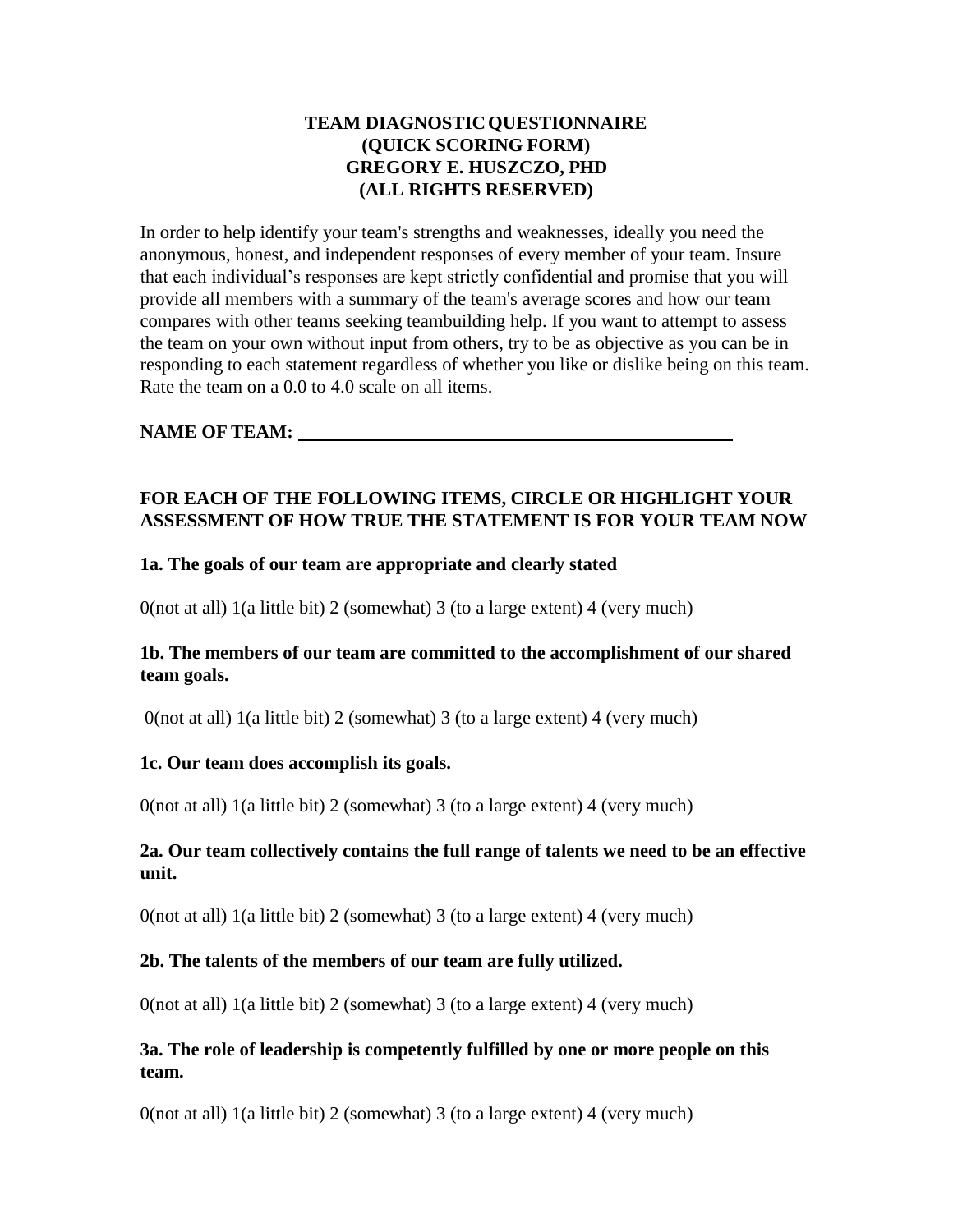## **3b. Each member of our team clearly understands the role he/she is to play for us to be an effective unit.**

0(not at all) 1(a little bit) 2 (somewhat) 3 (to a large extent) 4 (very much)

#### **3c. Each member of our team clearly fulfills the role he/she is expected to play.**

 $0$ (not at all) 1(a little bit) 2 (somewhat) 3 (to a large extent) 4 (very much)

#### **4a. Our team uses effective and efficient procedures to work together to complete our tasks.**

 $0$ (not at all) 1(a little bit) 2 (somewhat) 3 (to a large extent) 4 (very much)

## **4b. Our team uses effective and efficient procedures to identify and resolve problems as they occur.**

 $0$ (not at all) 1(a little bit) 2 (somewhat) 3 (to a large extent) 4 (very much)

## **4c. Our team holds effective and efficient meetings.**

0(not at all) 1(a little bit) 2 (somewhat) 3 (to a large extent) 4 (very much)

## **4d. Our team uses effective and efficient procedures to insure that information is shared and received.**

 $0$ (not at all) 1(a little bit) 2 (somewhat) 3 (to a large extent) 4 (very much)

## **4e. Our team uses effective and efficient planning procedures.**

0(not at all) 1(a little bit) 2 (somewhat) 3 (to a large extent) 4 (very much)

## **4f. Our team effectively monitors its progress.**

0(not at all) 1(a little bit) 2 (somewhat) 3 (to a large extent) 4 (very much)

## **5a. Our team members deal with conflict in a constructive manner.**

 $0$ (not at all) 1(a little bit) 2 (somewhat) 3 (to a large extent) 4 (very much)

## **5b. Our team members provide enough support to each other to encourage a sense of belonging to the team.**

0(not at all) 1(a little bit) 2 (somewhat) 3 (to a large extent) 4 (very much)